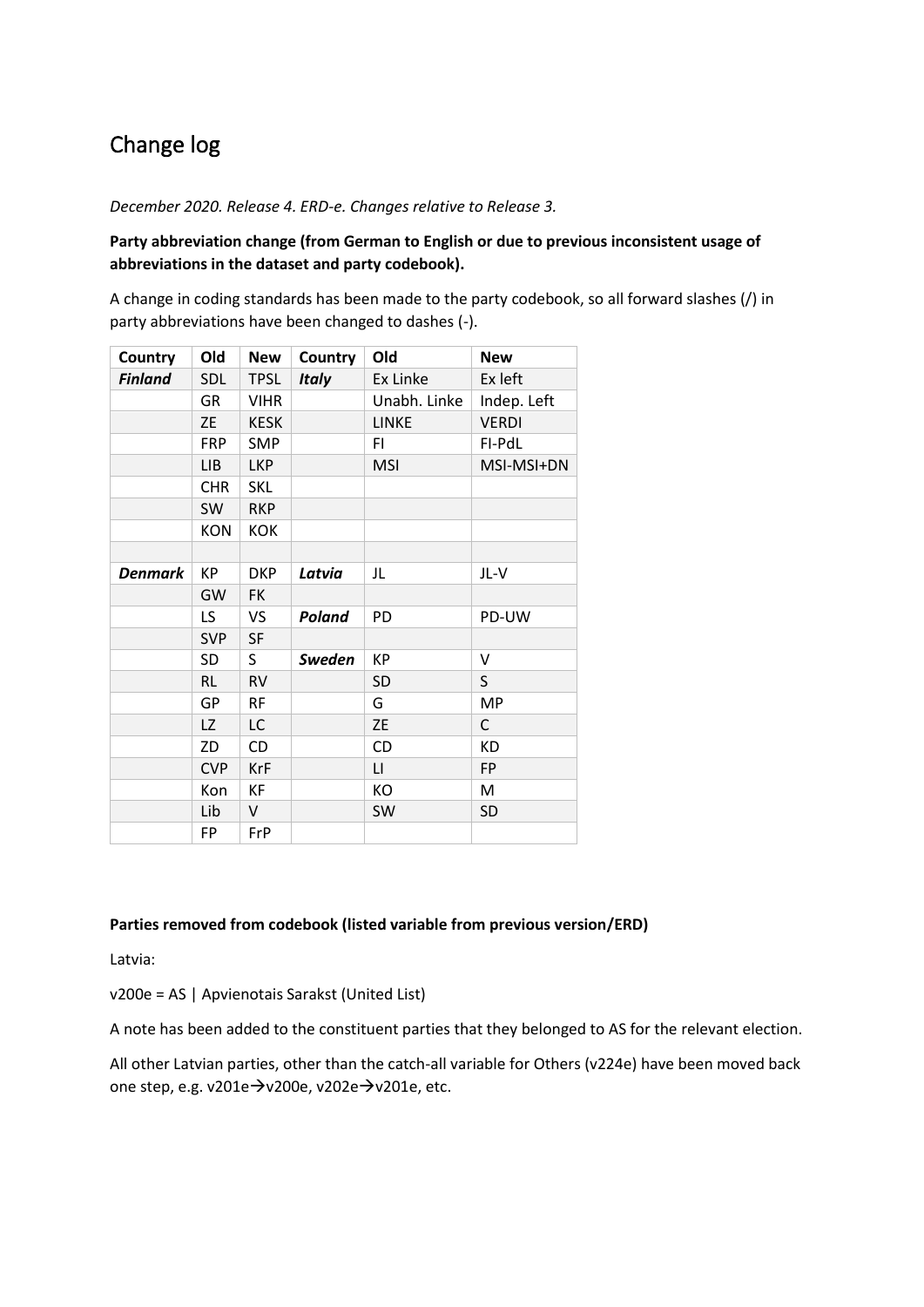# **Extended variable range**

The number of parties included for the upper chamber variables has been extended from 25 parties (v250e-v274e) to 32 parties (v250e-v281e) to account for Italy.

# **Cabinet names (v003e)**

A number of previously coded cabinet names have been corrected to account for further cabinet formations by the same PM, or to make the names fall in line with the general format used in the data set.

| <b>Country ID</b><br>v001e | <b>Cabinet ID</b><br>v002e | Old cabinet name<br>v003e | <b>New cabinet name</b><br>v003e |
|----------------------------|----------------------------|---------------------------|----------------------------------|
| 4                          | 412                        | Sukselainen Ic            | Sukselainen I                    |
| 4                          | 413                        | Sukselainen Ib            | Sukselainen II                   |
| 4                          | 414                        | Sukselainen Ic            | Sukselainen III                  |
| 4                          | 426                        | Karjalainen lia           | Karjalainen II                   |
| 4                          | 427                        | Karjalainen lib           | Karjalainen III                  |
| 4                          | 440                        | Holkeri a                 | Holkeri I                        |
| 4                          | 441                        | Holkeri b                 | Holkeri II                       |
| 4                          | 442                        | Aho a                     | Aho I                            |
| 4                          | 443                        | Aho b                     | Aho II                           |
| 22                         | 2204                       | Orban                     | Orban I                          |
| 22                         | 2210                       | Orban                     | Orban II                         |

## **Date in (v004e)**

Previous data for the United Kingdom was inconsistently coded, and has been corrected.

| <b>Country ID</b><br>v001e | <b>Cabinet ID</b><br>v002e | <b>Cabinet name</b><br>v003e | Old date in<br>v004e | <b>New Date in</b><br>v004e |
|----------------------------|----------------------------|------------------------------|----------------------|-----------------------------|
| 17                         | 1702                       | Attlee II                    | 1950-03-01           | 1950-02-23                  |
| 17                         | 1705                       | Eden I                       | 1955-06-07           | 1955-05-26                  |
| 17                         | 1707                       | Macmillan II                 | 1959-10-20           | 1959-10-08                  |
| 17                         | 1710                       | Wilson II                    | 1966-04-18           | 1966-03-31                  |
| 17                         | 1713                       | Wilson IV                    | 1974-10-22           | 1974-10-10                  |
| 17                         | 1716                       | Thatcher II                  | 1983-06-15           | 1983-06-09                  |
| 17                         | 1717                       | <b>Thatcher III</b>          | 1987-06-17           | 1987-06-11                  |
| 17                         | 1719                       | Major II                     | 1992-04-27           | 1992-04-09                  |

# **Date out (v005e)**

A small number of cabinets in Belgium, Iceland, Bulgaria and Romania, as well as a number of cabinets in the U.K., have been corrected for date out.

| <b>Country ID</b><br>v001e | <b>Cabinet ID</b><br>v002e | Cabinet name<br>v003e | Old date out<br>v005e | <b>New Date out</b><br>v005e |
|----------------------------|----------------------------|-----------------------|-----------------------|------------------------------|
|                            | 229                        | <b>Martens VI</b>     | 1987-12-13            | 1987-10-19                   |
|                            | 802                        | Thors III             | 1947-02-04            | 1946-10-10                   |
| 17                         | 1701                       | Attlee I              | 1950-02-03            | 1950-02-23                   |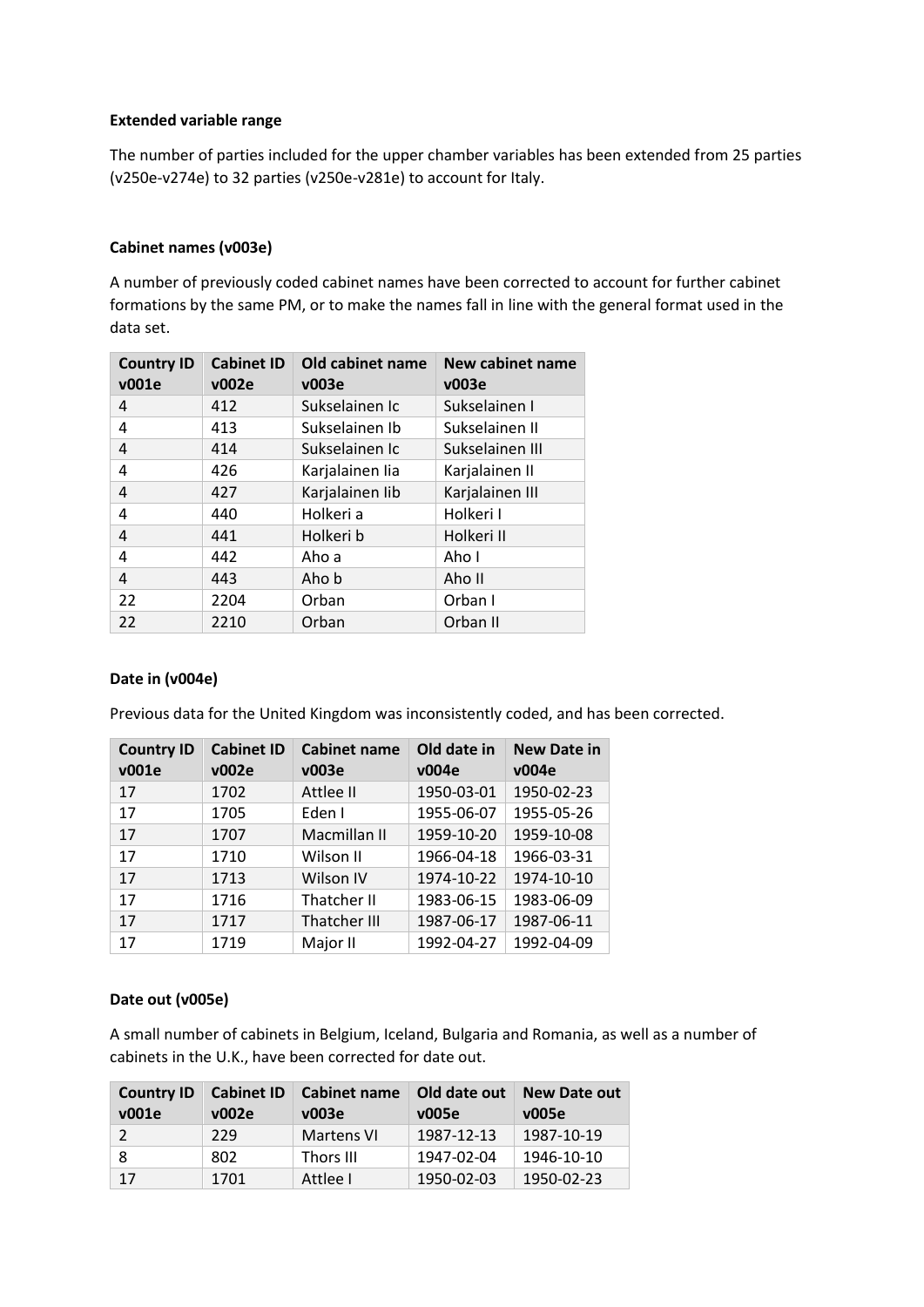| 17 | 1704 | Eden I            | 1955-05-06 | 1955-05-26 |
|----|------|-------------------|------------|------------|
| 17 | 1706 | Macmillan I       | 1959-09-18 | 1959-10-08 |
| 17 | 1709 | Wilson I          | 1966-03-10 | 1966-03-31 |
| 17 | 1712 | Wilson III        | 1974-09-20 | 1974-10-10 |
| 17 | 1715 | Thatcher I        | 1983-05-13 | 1983-06-09 |
| 17 | 1716 | Thatcher II       | 1987-05-18 | 1987-06-11 |
| 17 | 1718 | Major I           | 1992-03-16 | 1992-04-09 |
| 18 | 1810 | <b>Borissov I</b> | 2013-05-12 | 2013-02-20 |
| 27 | 2717 | Boc III           | 2012-02-06 | 2010-05-09 |
|    |      |                   |            |            |

## **Coding method for date in/coding method for date out (v006e, v007e)**

Added for all newly coded cabinets, and also added for all previously coded cabinets where these variables were left blank. A total of 394 cabinets have had data added for v006e, while a total of 304 cabinets have had data added for v007e. Due to the large number of cabinets affected, changes have been recorded in a separate file. See the 'In-out coding.docx' document for details on which cabinets have been updated, including the entered values.

## **Cabinet composition (v010e)**

The aforementioned variable has been corrected for seven Italian cabinets (only includes changes to composition, not updated party abbreviations), and four Portuguese cabinets.

| <b>Country ID</b><br>v001e | <b>Cabinet ID</b><br>v002e | <b>Old cabinet parties</b><br>v010e           | <b>New cabinet parties</b><br>v010e                |
|----------------------------|----------------------------|-----------------------------------------------|----------------------------------------------------|
| 10                         | 1003                       | DC, PLI                                       | DC, PLI, PSDI                                      |
| 10                         | 1021                       | DC, PSI, PRI                                  | DC, PSI, PSDI, PRI                                 |
| 10                         | 1048                       | PPI, PDS, GR, RIN, RC                         | PPI, PDS, RIN, VERDI                               |
| 10                         | 1049                       | PCI-PDS, PPI, LINKE, RIN, SDI,<br>UDR, PdCI   | PCI-PDS, PPI, VERDI, RIN, SDI, UDR,<br><b>PdCI</b> |
| 10                         | 1050                       | PCI-PDS, PPI, UDR, Linke, PdCI,<br><b>RIN</b> | PCI-PDS, PPI, UDR, VERDI, PdCI,<br><b>RIN</b>      |
| 10                         | 1051                       | PCI-PDS, PPI, Linke, RIN, SDI,<br>UDR, PdCI   | PCI-PDS, PPI, VERDI, RIN, SDI, UDR,<br>PdCI, NN    |
| 10                         | 1054                       | PD, Linke, UDR, Ex Linke, RnP,<br>IdV         | PD, VERDI, UDR, Ex Left, RnP, IdV,<br>PdCI         |
| 14                         | 1406                       | AD                                            | PSD, CDS-PP, PPM                                   |
| 14                         | 1407                       | AD                                            | PSD, CDS-PP, PPM                                   |
| 14                         | 1408                       | AD                                            | PSD, CDS-PP, PPM                                   |
| 14                         | 1409                       | AD                                            | PSD, CDS-PP, PPM                                   |

In addition, cabinets including parties with the updated party abbreviations listed above have been corrected to reflect these updates for Denmark, Finland, Sweden, Italy, Latvia and Poland.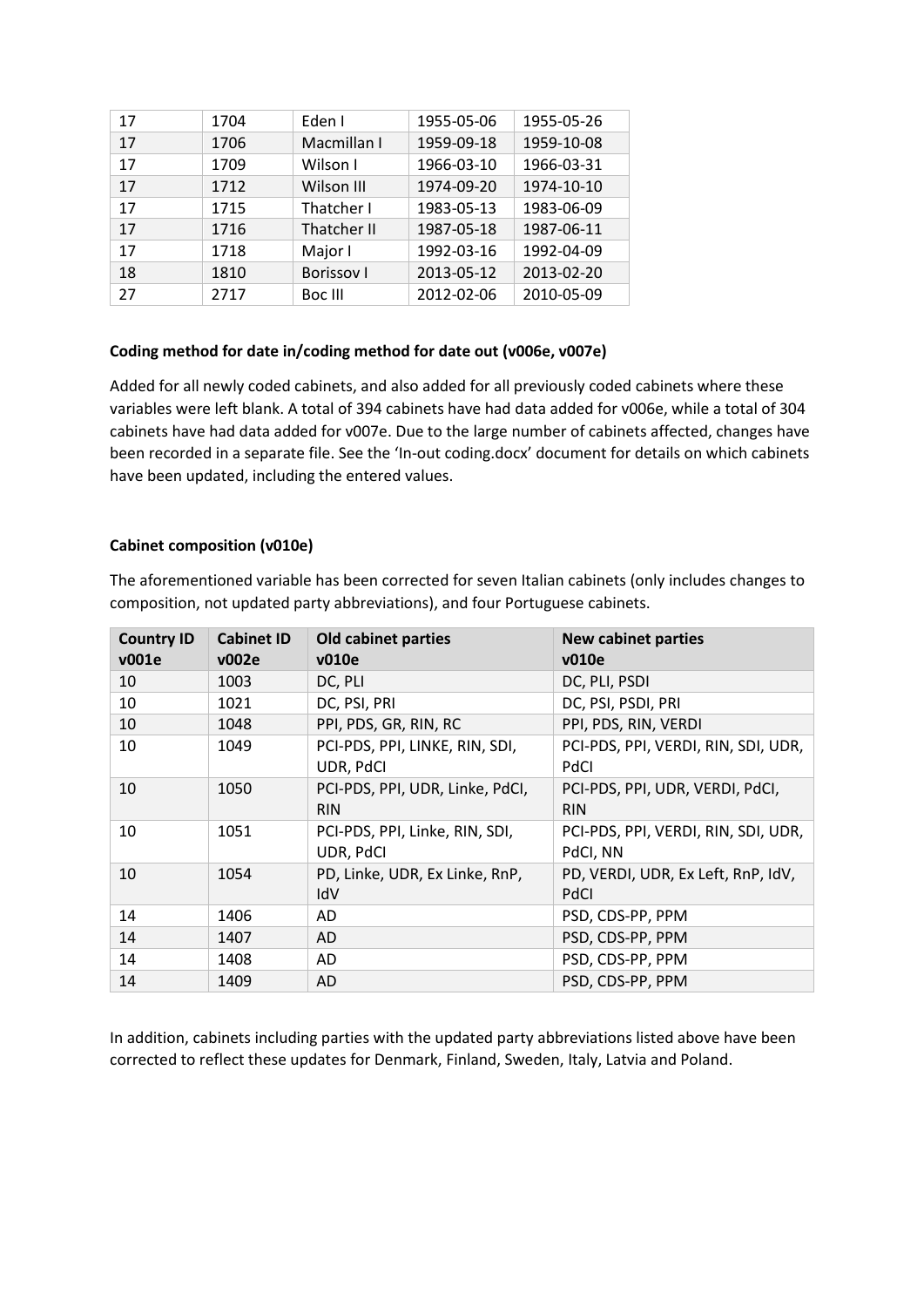# **Party seats in lower chamber (v200e-v231e)**

Corrected for previously coded cabinets in Italy, Latvia, and Portugal. See 'corrections.xlsx' for further details.

# **Party seats in upper chamber (v250e-v281e)**

Data added for cabinets 234-240 in Belgium, and cabinets 1050-1055 in Italy. Corrected for cabinets 1601-1611 in Sweden.

# **Proximity to election, popularly elected/lower chamber (v301e)**

Data added for a number of cabinets where the variable was coded as no value (99999) or not applicable (88888), listed below.

| <b>Country ID</b><br>v001e | <b>Cabinet ID</b><br>v002e | Old value<br>v301e | New value<br>v301e |
|----------------------------|----------------------------|--------------------|--------------------|
| 1                          | 125                        | 99999              | FF.                |
| 6                          | 629                        | 99999              | FF.                |
| 8                          | 826                        | 88888              | <b>FE</b>          |
| 8                          | 832                        | 99999              | FF.                |
| 11                         | 1119                       | 99999              | <b>FE</b>          |
| 12                         | 1228                       | 99999              | FF                 |
| 13                         | 1330                       | 99999              | FF.                |
| 16                         | 1629                       | 99999              | FF.                |
| 17                         | 1724                       | 99999              | FE.                |

## **Proximity to election, upper chamber, cabinet (v302e)**

Data added for cabinets 234-240 in Belgium, and cabinets 1050-1055 in Italy.

## **Max Possible Cab Duration (v305e)**

The aforementioned variable has been corrected for a number of cabinets in the United Kingdom.

| <b>Country</b> | <b>Cabinet</b> | <b>Cabinet</b> | <b>Old Max Possible Cab</b> | New Max Possible Cab |
|----------------|----------------|----------------|-----------------------------|----------------------|
| ID             | ID             | name           | <b>Duration</b>             | <b>Duration</b>      |
| v001e          | v002e          | v003e          | v305e                       | v305e                |
| 17             | 1702           | Attlee II      | 1820                        | 1826                 |
| 17             | 1705           | Eden I         | 1815                        | 1827                 |
| 17             | 1707           | Macmillan II   | 1822                        | 1827                 |
| 17             | 1710           | Wilson II      | 1808                        | 1826                 |
| 17             | 1713           | Wilson IV      | 1814                        | 1826                 |
| 17             | 1716           | Thatcher II    | 1821                        | 1827                 |
| 17             | 1717           | Thatcher III   | 1821                        | 1827                 |
| 17             | 1719           | Major II       | 561                         | 1848                 |
| 17             | 1724           | Cameron I      | 1821                        | 1822                 |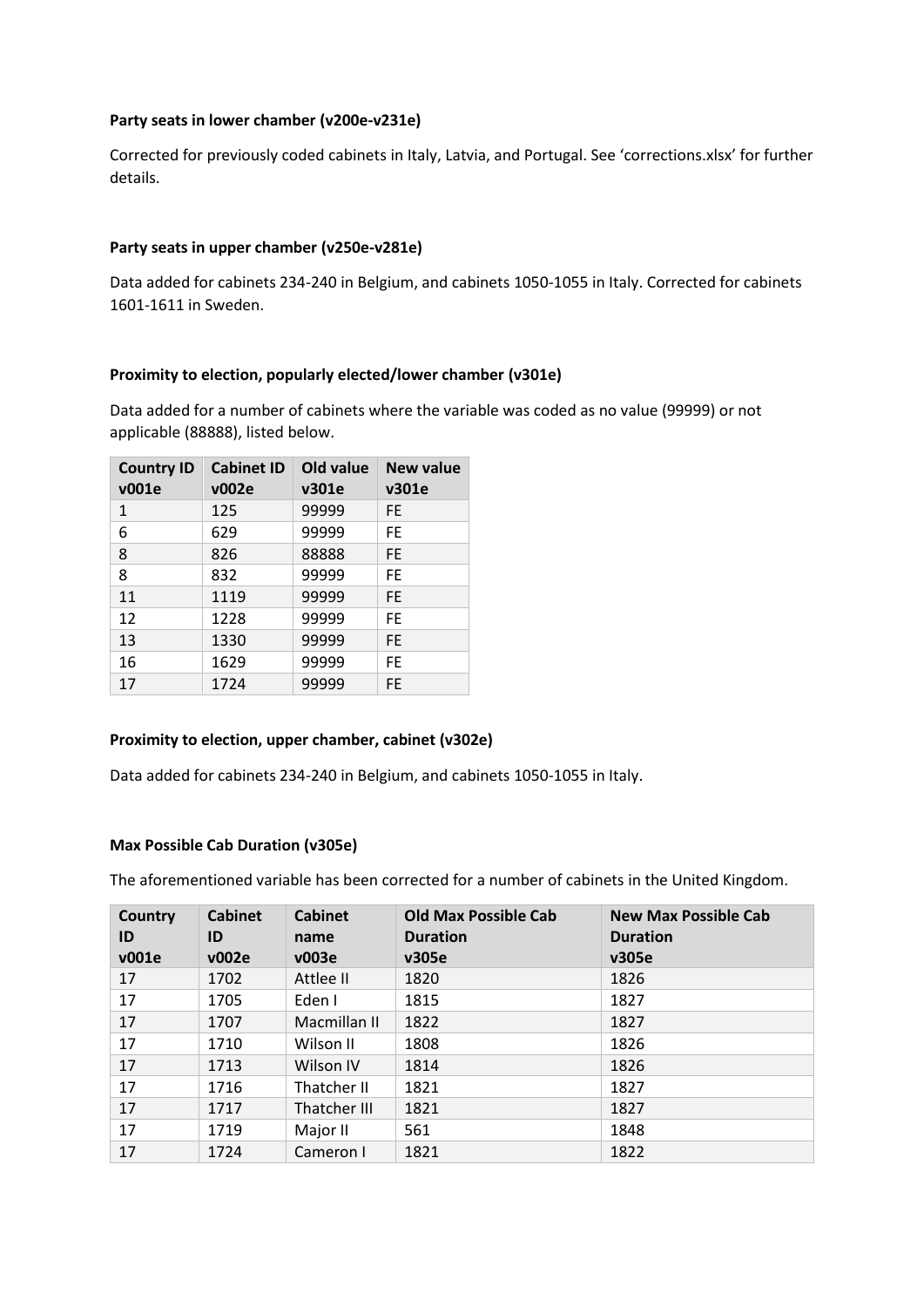# **Cabinet strength, upper chamber (v319e)**

Data added for cabinets 234-240 in Belgium, and cabinets 1050-1055 in Italy.

## **Number of Cabinet parties (v320e)**

Corrected for a number of previously coded cabinets in Italy, listed below.

| <b>Cabinet ID</b><br>v002e | Cabinet name<br>v003e | Old no. cabinet parties<br>v320e | New no. cabinet parties<br>v320e |
|----------------------------|-----------------------|----------------------------------|----------------------------------|
| 1003                       | De Gasperi IV         | 2                                | 3                                |
| 1021                       | Rumor I               |                                  | 4                                |
| 1048                       | Prodi I               | 5                                | 4                                |
| 1054                       | Prodi II              | 6                                |                                  |

## **Change in Cabinet Parties (v321e)**

Corrected for cabinet 1003 in Italy, from -1 to 0, to account for changes to v320e noted above.

#### **Party of the median legislator, first dimension, lower chamber (v400e)**

Data has been updated for Denmark, Finland, Sweden and Italy to account for the updated party name abbreviations listed above.

## **Party of the median legislator, second dimension, lower chamber (v402e)**

Data has been updated for Denmark, Finland and Sweden to account for the updated party name abbreviations listed above.

## **Party of the median legislator, first policy dimension, upper chamber (v403e)**

Data has been updated for Sweden to account for the changes to party abbreviations listed above. Applies to cabinets 1601-1611.

#### **Party of the median legislator, second policy dimension, upper chamber (v404e)**

Data has been updated for Sweden to account for the changes to party abbreviations listed above. Applies to cabinets 1601-1611.

## **PM Dissolution Powers (v515e)**

Has been corrected for the United Kingdom (1724).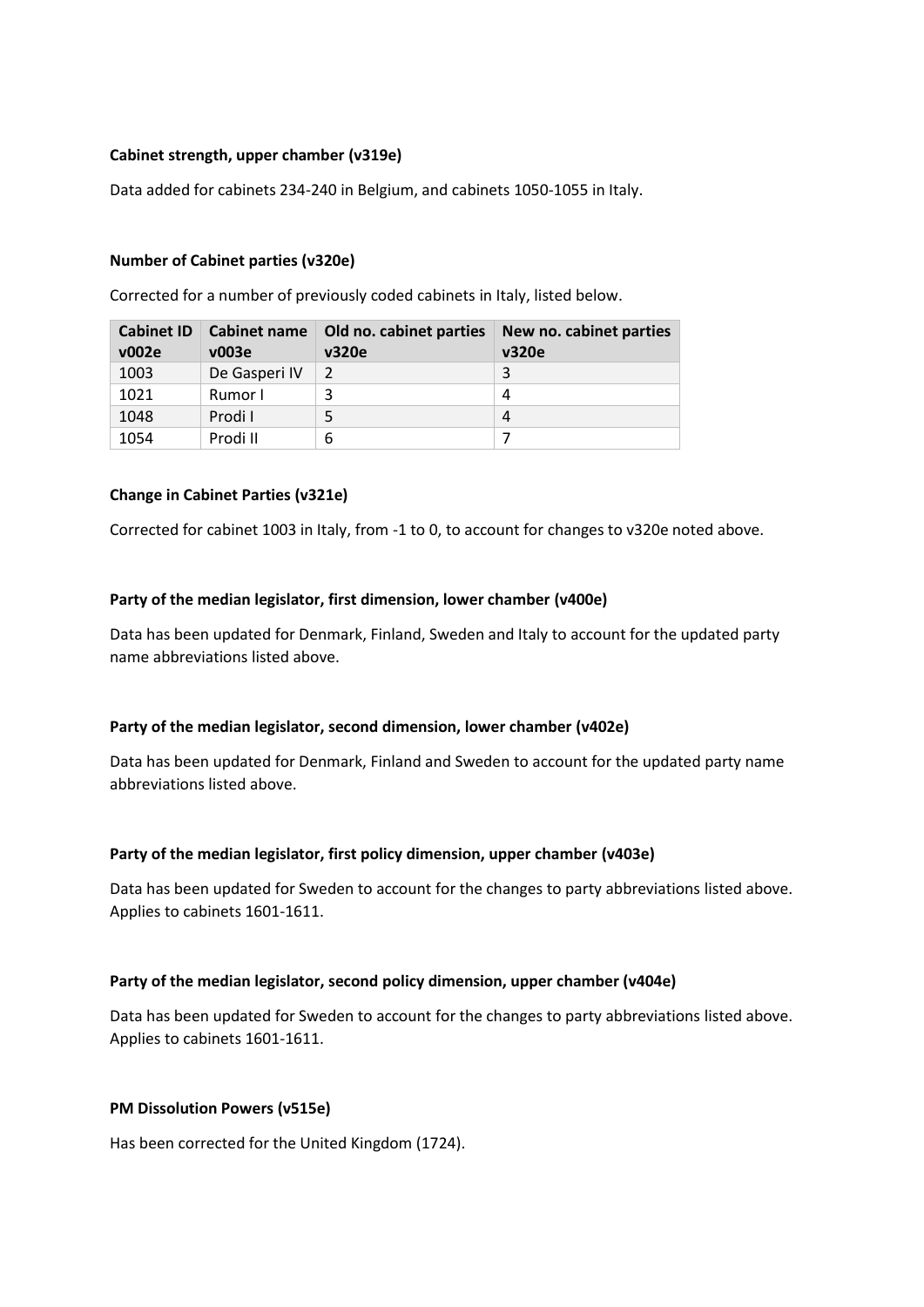# **Size of upper chamber (v520e)**

Data added for cabinets 234-240 in Belgium, and cabinets 1050-1055 in Italy.

# **Cabinet bargaining duration (v600e)**

Corrected for cabinets in Belgium (230) and Iceland (803). Also corrected for a number of cabinets in the U.K.

| <b>Cabinet ID</b><br>v002e | <b>Cabinet name</b><br>v003e | Old Cabinet bargaining duration<br><b>v600e</b> | <b>New Cabinet bargaining duration</b><br><b>v600e</b> |
|----------------------------|------------------------------|-------------------------------------------------|--------------------------------------------------------|
| 230                        | <b>Martens VII</b>           | 148                                             | 203                                                    |
| 803                        | Stefansson                   | 0                                               | 117                                                    |
| 1702                       | Attlee II                    | 26                                              | 0                                                      |
| 1705                       | Eden II                      | 32                                              | 0                                                      |
| 1707                       | Macmillan II                 | 32                                              | 0                                                      |
| 1710                       | Wilson II                    | 39                                              | 0                                                      |
| 1713                       | Wilson IV                    | 32                                              | 0                                                      |
| 1716                       | Thatcher II                  | 33                                              | 0                                                      |
| 1717                       | Thatcher III                 | 30                                              | 0                                                      |
| 1719                       | Major II                     | 42                                              | 0                                                      |

# **Relative Cab Duration (v603e)**

Data added for cabinets in Sweden (1629), the United Kingdom (1724), Bulgaria (1810) and Hungary (2210).

Corrected for cabinets in Belgium (229), Iceland (802) and Romania (2717). Also corrected for a large number of cabinets in the U.K.

| <b>Cabinet ID</b><br>v002e | <b>Cabinet name</b><br>v003e | <b>Old Relative Cab Duration</b><br>v603e | <b>New Relative Cab Duration</b><br>v603e |
|----------------------------|------------------------------|-------------------------------------------|-------------------------------------------|
| 229                        | <b>Martens VI</b>            | 0,527                                     | 0,488                                     |
| 802                        | Thors III                    | 0,15                                      | 0,07                                      |
| 1701                       | Attlee I                     | 0,988                                     | $\mathbf{1}$                              |
| 1702                       | Attlee II                    | 0,331                                     | 0,334                                     |
| 1704                       | Eden I                       | 0,053                                     | 0,088                                     |
| 1705                       | Eden II                      | 0,321                                     | 0,325                                     |
| 1706                       | Macmillan I                  | 0,796                                     | 0,813                                     |
| 1707                       | Macmillan II                 | 0,798                                     | 0,802                                     |
| 1709                       | Wilson I                     | 0,279                                     | 0,291                                     |
| 1710                       | Wilson II                    | 0,842                                     | 0,843                                     |
| 1712                       | Wilson III                   | 0,11                                      | 0,121                                     |
| 1713                       | Wilson IV                    | 0,293                                     | 0,297                                     |
| 1715                       | Thatcher I                   | 0,805                                     | 0,82                                      |
| 1716                       | Thatcher II                  | 0,787                                     | 0,801                                     |
| 1717                       | Thatcher III                 | 0,692                                     | 0,693                                     |
| 1718                       | Major I                      | 0,845                                     | 0,888                                     |
| 2717                       | Boc III                      | 0,722274                                  | 0,128                                     |